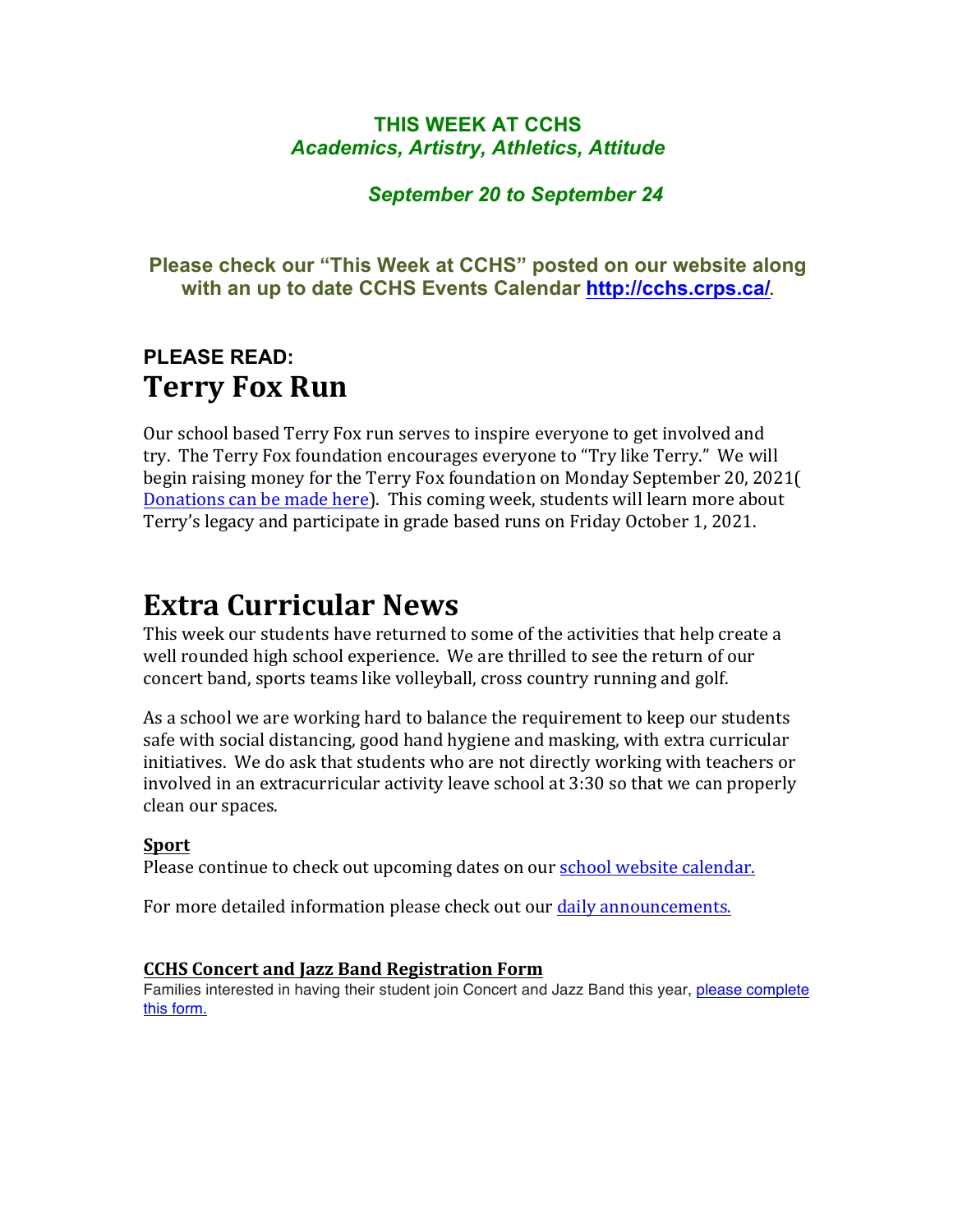

## **September 30, 2021 National Day for Truth and Reconciliation**

September 30, 2021 will be a day of observance for the Truth and Reconciliation calls to action. TRC #80 states:

"We call upon the federal government in collaboration with Aboriginal peoples to establish as a statutory holiday, a National Day for Truth and Reconciliation to honour Survivors, their families, and communitie, and ensure that public commemoration of the history and legacy of residential schools remains a vital component of the reconciliation process."

Please see the letter sent from our district that outlines this change to our calendar. Note there will be no school on this day. Our school is also planning a learning opportunity on September 29, 2021 to learn together about Truth and Reconciliation.

## **COVID INFORMATION**

We continue to follow the both directives outlined by Alberta Health Services and the Canadian Rockies Reentry plan for  $2021/22$ . Within these plans, families are asked to follow the AHS daily screening checklist for signs and symptoms of COVID. Anyone with COVID symptoms is asked to follow the isolation guidelines as directed by AHS. Please call 811, to inquire with AHS to clarify isolation if you have concerns about your student's health

This year we have returned to live learning. Please note that we are not using virtual learning this year. Students who are required to stay at home should contact the school to excuse their absences and should contact their classroom teacher for updates on missed work.

# **School Council**

Our first school council meeting will be held virtually on **September 21 at 7:00pm.** This first meeting will be held virtually and the link to the meeting will be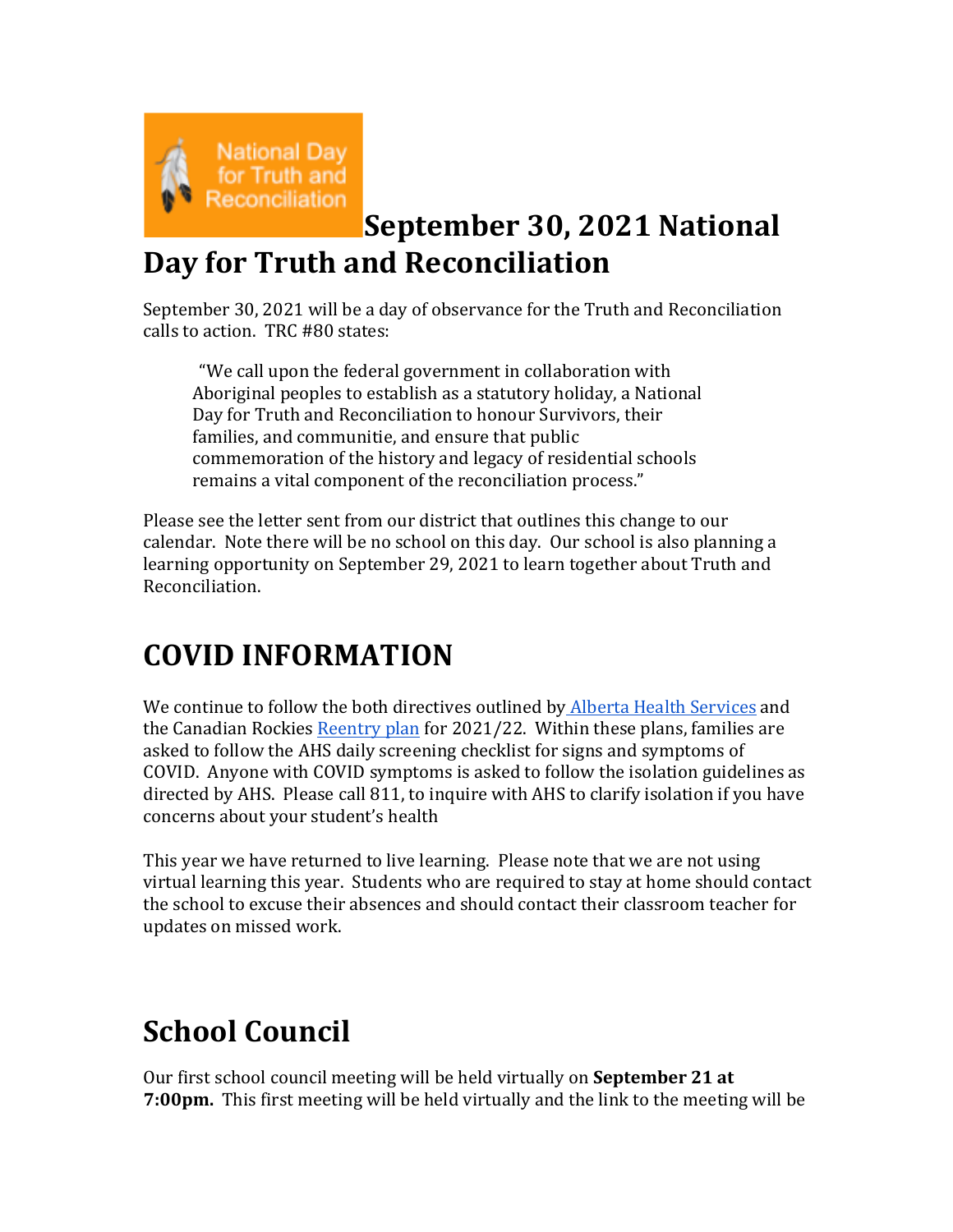found below in the upcoming events and on our website calendar. This be our regular monthly meeting in preparation for AGM to wrap up the 2020/21 school year, which will include the selection of the executive positions for the upcoming year.

### **Other Information**

### **Optional Study Guide Purchase**

Castle Rock, our study guide supplier, has created an online ordering portal to enable families to choose the resources they require. These can be workbooks or an annual digital account. The digital account allows access to up to 10 courses annually. These are optional resources and if you are not sure if your student would benefit from these please speak with your classroom teacher. Orders can be placed between **September 1 to September 11, 2021.** Another purchase opportunity will be opened in February 2022. Please click here for more information and the ordering link.

#### **CRPS Homestay Program - Hosts needed 2021/2022**

Our homestay families are an integral part of the International Student Program. CRPS is now accepting host applications for the Homestay Program for the 2021/2022 school year. Remuneration of \$1,025 is paid monthly per student. CRPS has COVID-19 protocols that international students must follow prior to arriving and upon arrival, including a mandatory 14-day quarantine period. For more information please [click here](https://crps.ca/Homestay Program.php).

#### **School Fees**

School fees are not yet finalized; however they will start to appear on Parent Portal as we work on the fees. Payment options and details will be provided when invoiced.



Parents please ensure you can logon to Parent Portal. Look for the PowerSchool button on our school webpage or click here. This is where you will access daily updates on your student's marks and attendance, school fees and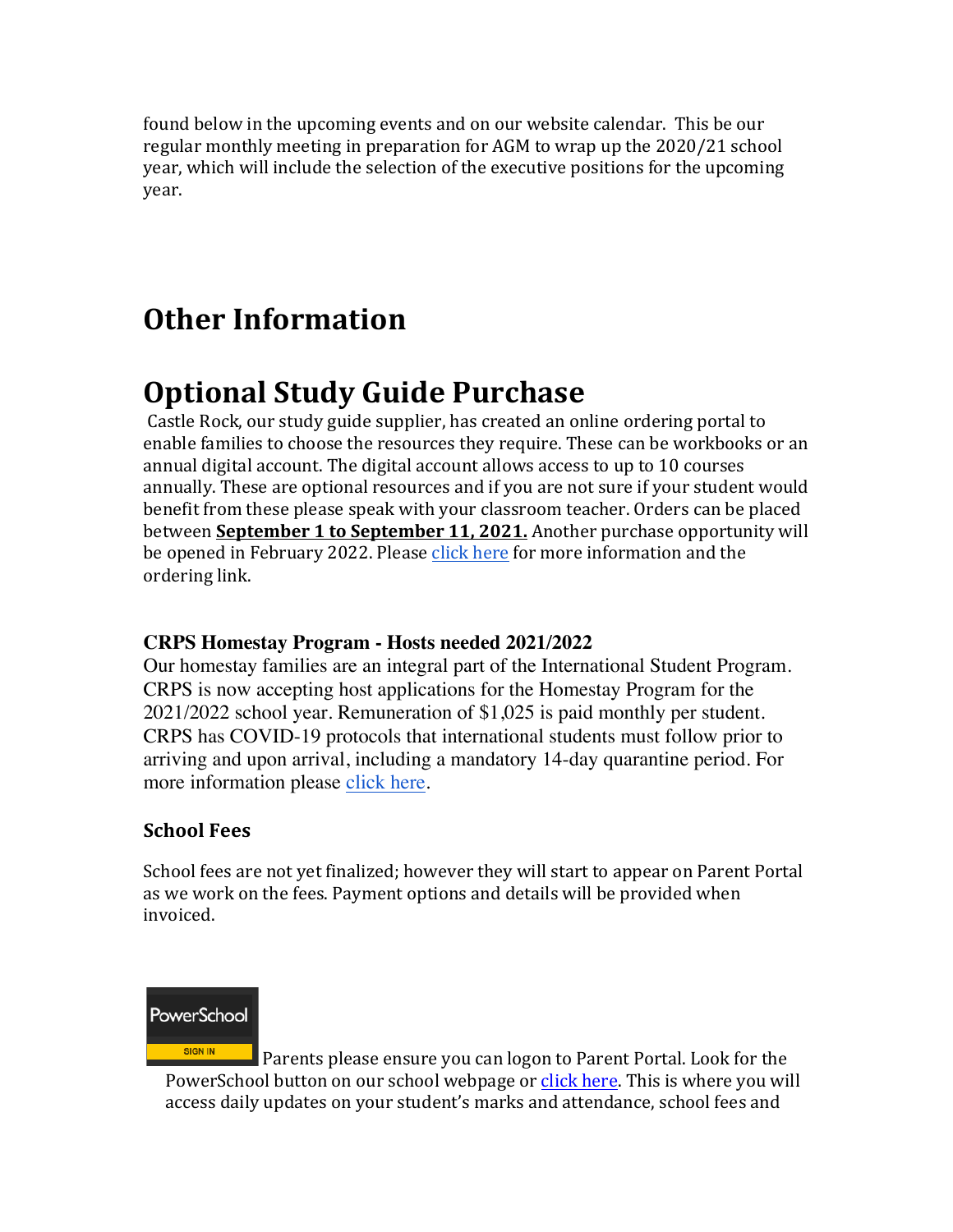more. Final term report cards are also shared with you through Parent Portal and are not mailed out from the school.

\*\* Alberta Education has now made student access to their official transcript of marks available to all grade 10-12 student available through a myPass account  $(mvPass.alberta.ca)$ . Grade 10 marks will first appear after the first semester.

Check out our Daily School Announcements here. 2021 -2022 School Calendar

### **The Week Ahead**

\*\*\* Full Roster of sport [–check the school calendar](https://cchs.crps.ca/calendar)

#### **Saturday September 18, 2021**

• Wolverines Football HOME game vs Olds @ Millenium Park 1pm

#### **Monday September 20, 2021**

**Tuesday, September 21, 2021**

• 7 pm School Council Virtual Meeting - link here (Agenda here)

#### **Wednesday, September 22, 2021**

#### **Thursday, September 23, 2021**

#### **Friday September 24, 2021**

• Note this is a full day of school

#### **Some Key Dates you do not want to miss.**

- **September 28** Immunizations at CCHS for students that have requested them.
- **September 29** Truth and Reconciliation district and school learning in Afternoon.
- **September 30** No School National Day for Truth and Reconciliation
- October 1 School Based Terry Fox Day
- October 11 Thanksgiving No School
- October 19 Photo Retake Day
- November 2 Last day of Quarter 1 classes

**Missing important happenings at CCHS?** But are awash in emails? Find information through one of the medium listed below. Get connected become involved.

- Follow us on Facebook ([here](https://www.facebook.com/cchscanmore/))
- Join us on Twitter for quick updates. [@CCHS\\_Canmore](https://twitter.com/CCHS_Canmore)